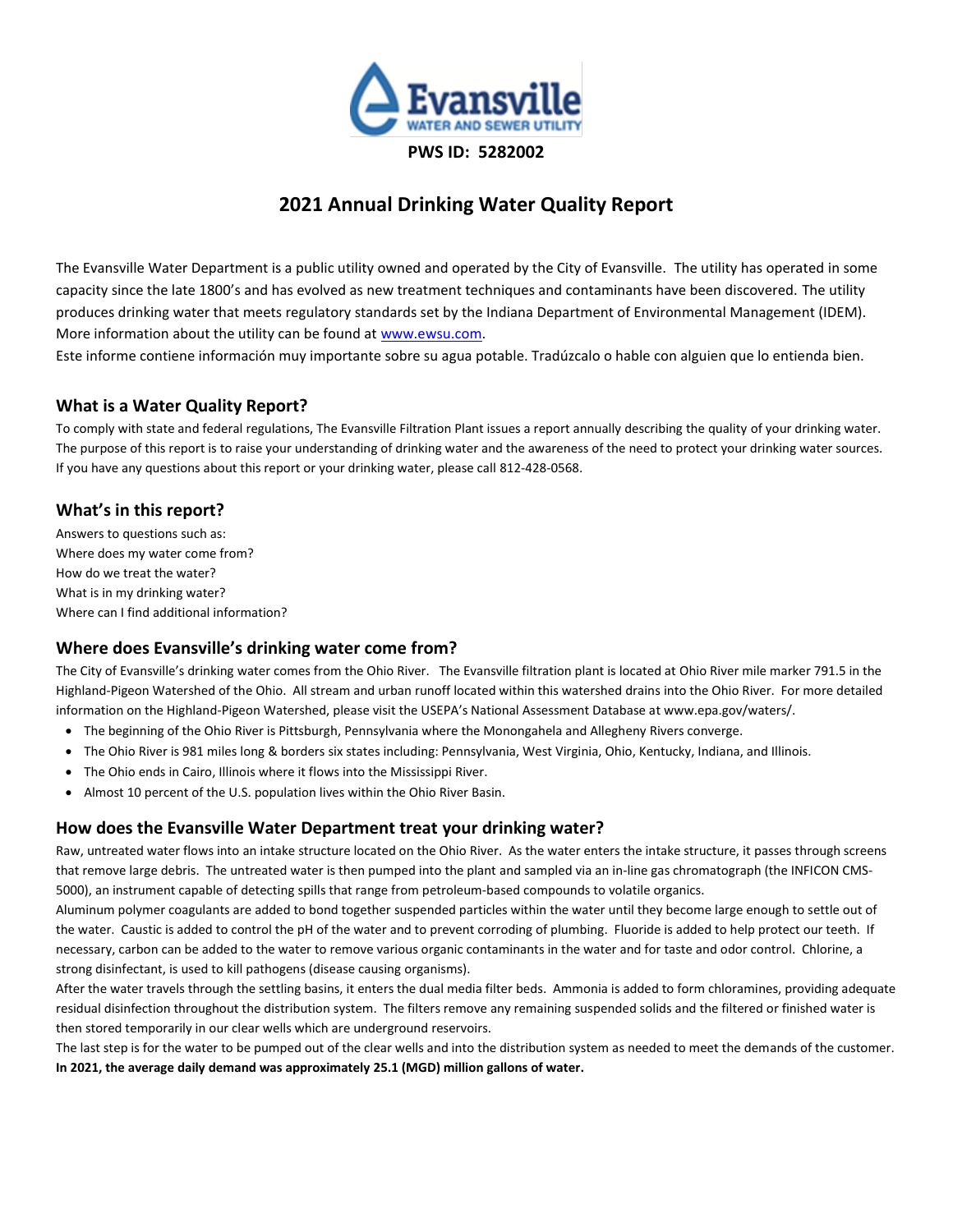## *Table Definitions*

**Information about Drinking Water School about 2018 AL (Action Level) –** The concentration of a contaminant which, if exceeded, triggers treatment or other requirements which a water system must follow. **MCL (Maximum Contaminant Level) -** The highest level of a contaminant that is allowed in drinking water MCLs are set as close to the MCLGs as feasible using the best available treatment technology. **MCLGs (Maximum Contaminant Level Goal) -** The level of a contaminant in drinking water below which there is no known or expected risk to health. MCLGs allow for a margin of safety. **MRDL (Maximum Residual Disinfectant Level) & MRDLG (Maximum Residual Disinfectant Level Goal) -** The highest level of a disinfectant allowed in drinking water. There is convincing evidence that the addition of a disinfectant is necessary for the control **BDL** Below Detectable Limit **N/A** Not Applicable NTU (Nephelometric Turbidity Units) - The standard measurement of turbidity **ppt** (parts per trillion) 1 nanogram in 1 liter Approximately 1 drop in 10,000,000 gallons **ppb** (parts per billion) 1 microgram in 1 liter Approximately 1 drop in 10,000 gallons **ppm** (parts per million) 1 milligram in 1 liter Approximately 1 drop in 10 gallons **pCi/L** (picocuries per liter) - Measurement of the natural rate of disintegration TTHMs (Total Trihalomethanes) - Disinfection by-product of chlorination

**TT (Treatment Technique) -** A required process intended to reduce the level of a contaminant in water

## *Substances Expected to be in Drinking Water*

To ensure that tap water is safe to drink, USEPA prescribes regulations limiting the amount of certain contaminants in water provided by public water systems. U.S. Food and Drug Administration regulations establish limits for contaminants in bottled water, which must provide the same protection for public health. Drinking water, including bottled water, may reasonably be expected to contain at least small amounts of some contaminants. The presence of contaminants does not necessarily indicate that water poses a health risk. More information about contaminants and potential health effects can be obtained by calling the **EPA's Safe Drinking Water Information Hotline at (800) 426-4791.**

The sources of drinking water, (both tap and bottled water) include rivers, lakes, streams, ponds, reservoirs, springs, and wells. As water travels over the surface of the land or through the ground, it dissolves naturally occurring minerals and, in some cases, radioactive material, and can pick up substances resulting from the presence of animals or from human activity. Contaminants that may be present in source water include:

**Microbial contaminants,** such as viruses and bacteria, which may come from sewage treatment plants, septic systems, agricultural livestock operations, and wildlife are commonly found in surface water sources.

**Pesticides and herbicides,** also come from a variety of sources such as agriculture, stormwater runoff, and residential uses. **Inorganic contaminants,** such as salts and metals, which can be naturally occurring or result from urban stormwater runoff, industrial or domestic wastewater discharges, oil and gas production, mining or farming wastes also are found in source water.

## *Information about Lead in Your Drinking Water*

If present, elevated levels of lead can cause serious health problems, especially for pregnant women and young children. Lead in drinking water is primarily from materials and components associated with service lines and home plumbing. The Evansville Water and Sewer Utility is responsible for providing high quality drinking water, but cannot control the variety of materials used in private residence plumbing components. When your water has been sitting for several hours, you can minimize the potential for lead exposure by flushing your tap for 30 seconds to 2 minutes before using water for drinking or cooking. If you are concerned about lead in your water, you may wish to have your water tested. Information on lead in drinking water, testing methods, and steps you can take to minimize exposure is available from the Safe Drinking Water Hotline or at www.epa.gov/safewater/lead.

Beginning January, 2002, our water system was required to constantly monitor effluents from all filter beds using in-line Turbidimeters. **Water Hardness (Ca, Mg) – Evansville Water's Average Total Hardness concentration for 2021 was 130 ppm (7.6 gr/gal).**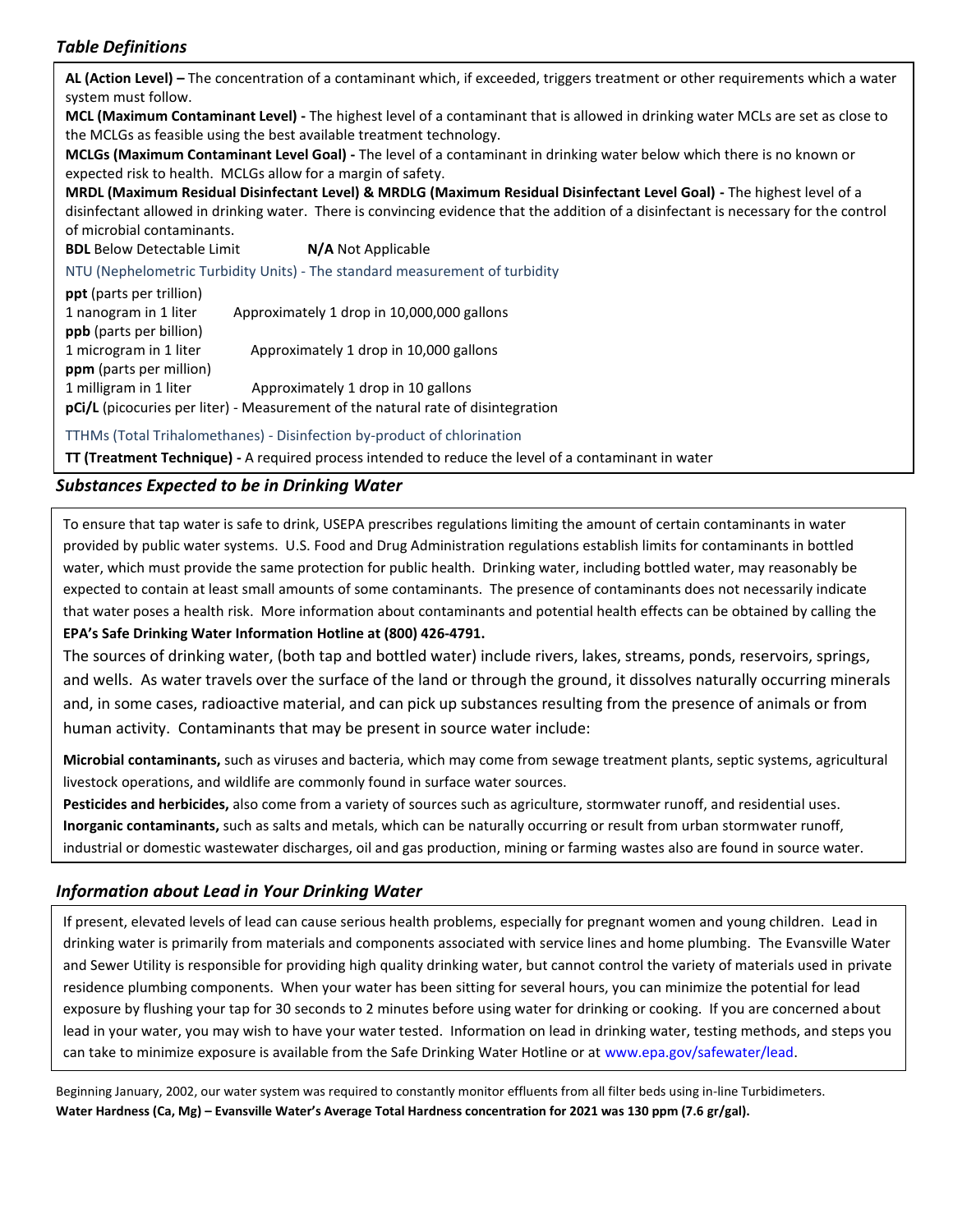## *What is in my drinking water?*

| <b>Regulated Contaminants</b>                                          |                       |                                  |              |                                  |                                      |                  |                                                                    |
|------------------------------------------------------------------------|-----------------------|----------------------------------|--------------|----------------------------------|--------------------------------------|------------------|--------------------------------------------------------------------|
| <b>Substance (unit)</b>                                                | Year<br><b>Tested</b> | <b>MCL</b>                       | <b>MCLG</b>  | Average<br><b>Detected</b>       | Range<br>(low-high)                  | <b>Violation</b> | <b>Source</b>                                                      |
| Atrazine (ppb)                                                         | 2021                  | 3                                | 3            | 0.40                             | $0.0 - 0.40$                         | No               | Herbicide Runoff                                                   |
| Barium (ppm)                                                           | 2021                  | $\overline{2}$                   | 2            | <b>BDL</b>                       | <b>BDL</b>                           | No               | Erosion of<br>natural deposits,<br>discharge of<br>drilling wastes |
| Fluoride (ppm)                                                         | 2021                  | $\overline{4}$                   | 4            | 0.68                             | $0.43 - 0.90$                        | No               | Chemical<br>addition for<br>improving dental<br>health             |
| <b>Haloacetic Acids</b><br>(HAAs) (ppb)<br><b>Running Annual Avg</b>   | 2021                  | 60                               | <b>NA</b>    | 30.3                             | $12.4 - 59.2$                        | No               | By-product of<br>drinking water<br>chlorination                    |
| Nitrate (ppm)                                                          | 2021                  | 10                               | 10           | 2.7                              | $1.6 - 3.6$                          | No               | Runoff from<br>fertilizer use,<br>septic tanks                     |
| <b>TTHM's (ppb)</b><br><b>Running Annual Avg</b>                       | 2021                  | 80                               | <b>NA</b>    | 44.9                             | $15.9 - 78.8$                        | No               | By-product of<br>drinking water<br>chlorination                    |
| Lead $(ppm)^1$                                                         | 2021                  | $AL =$<br>0.015                  | 0            | $90% =$<br>≤ $0.001$             | $\leq 0.001$ -<br>0.036 <sup>2</sup> | No               | Corrosion of<br>household<br>plumbing                              |
| Copper ( $ppm$ ) <sup>3</sup>                                          | 2021                  | $AL=1.3$                         | < 1.3        | $90% =$<br>≤0.025                | $\leq 0.025 - 0.056$                 | <b>No</b>        | Corrosion of<br>household<br>plumbing                              |
| <b>Total Coliform</b><br>Bacteria <sup>4</sup><br>(presence / Absence) | 2021                  | 5% or 6<br>Positive<br>Annual    | <b>NA</b>    | 0.0%<br>Annual                   | 0.001%<br>Range                      | No               | Naturally present<br>in the<br>environment                         |
| Turbidity (NTU) <sup>5</sup>                                           | 2021                  | 0.3 NTU -<br>TT <sup>5</sup>     | <b>NA</b>    | 0.03                             | $0.02 - 0.06$                        | No               | Soil Runoff                                                        |
| <b>Disinfectant</b>                                                    |                       |                                  |              |                                  |                                      |                  |                                                                    |
| <b>Substance (unit)</b>                                                | Year<br><b>Tested</b> | <b>MRDL</b>                      | <b>MRDLG</b> | <b>Amount</b><br><b>Detected</b> | Range<br>(low-high)                  | <b>Violation</b> | <b>Source</b>                                                      |
| Total<br>Chlorine/chloramines<br>$(ppm)^7$                             | 2021                  | 4                                | 4            | 3.3                              | $1.7 - 3.9$                          | No               | Residual<br>Disinfection                                           |
| <b>Total Organic Carbon (TOC)8</b>                                     |                       |                                  |              |                                  |                                      |                  |                                                                    |
| <b>Substance (unit)</b>                                                | Year<br><b>Tested</b> | <b>MRDL</b>                      | <b>MRDLG</b> | <b>Amount</b><br><b>Detected</b> | Range<br>(low-high)                  | <b>Violation</b> | <b>Source</b>                                                      |
| TOC River (ppm)                                                        | 2021                  | TT <sup>6</sup>                  | <b>NA</b>    | 3.7                              | $2.2 - 5.7$                          | No               | See Below                                                          |
| TOC Plant (ppm)                                                        | 2021                  | TT <sup>6</sup>                  | <b>NA</b>    | 2.1                              | $1.2 - 2.9$                          | No               | See Below                                                          |
| <b>Unregulated Contaminants<sup>9</sup></b>                            |                       |                                  |              |                                  |                                      |                  |                                                                    |
| <b>Substance (unit)</b>                                                | Year<br><b>Tested</b> | <b>Amount</b><br><b>Detected</b> |              |                                  |                                      |                  |                                                                    |
| Nickel (ppb)                                                           | 2021                  | <b>BDL</b>                       |              |                                  |                                      |                  |                                                                    |
| Sodium(ppm)                                                            | 2021                  | 20.5                             |              |                                  |                                      |                  |                                                                    |
| Sulfate (ppm)                                                          | 2021                  | 40.4                             |              |                                  |                                      |                  |                                                                    |

Radioactive contaminants – 0.0 % Gross Alpha – footnote 10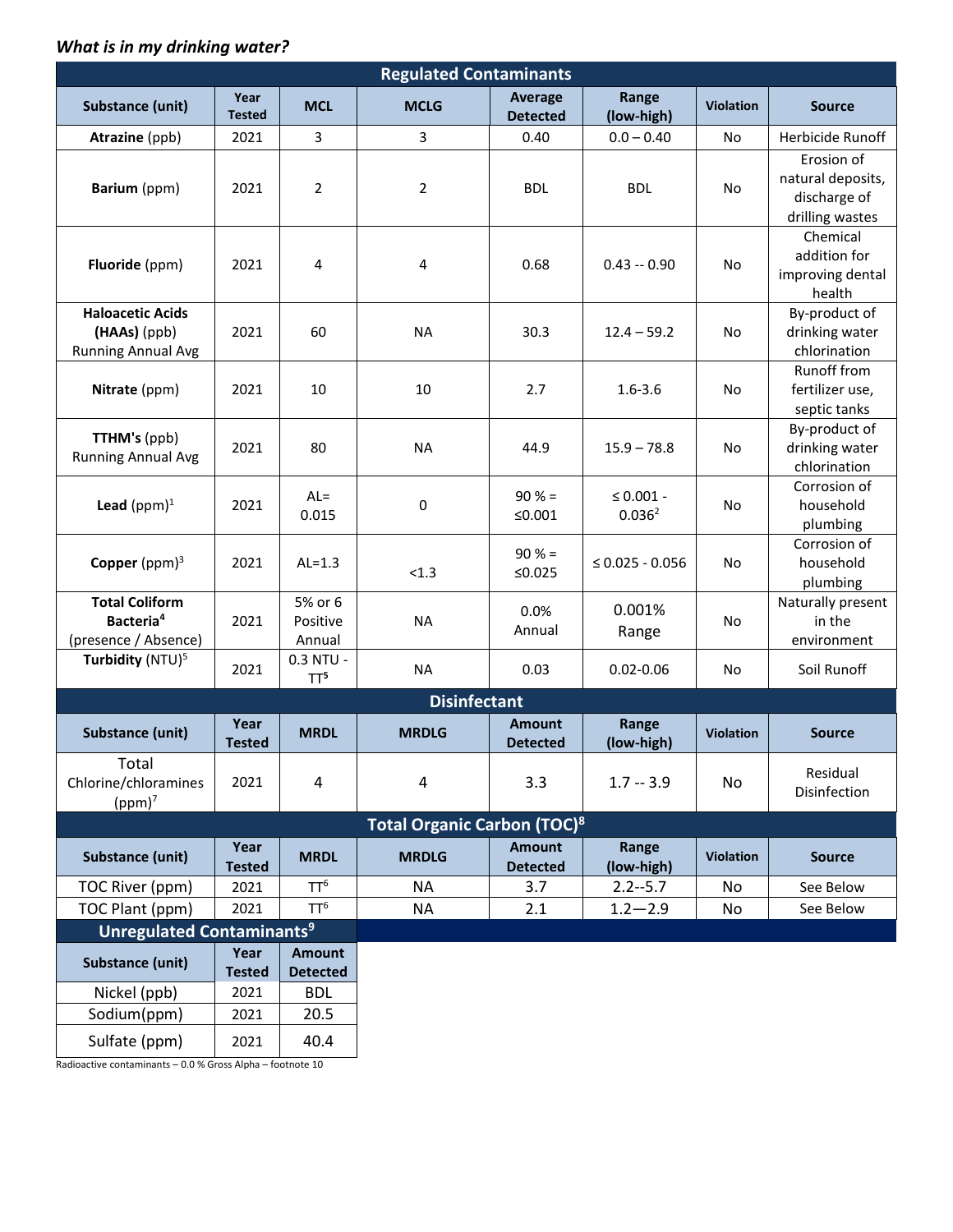$1$  Samples are collected annually in 61 homes throughout the city every third year (sampled in 2021). Lead and Copper Results are evaluated against an Action Level, not a Maximum Contaminant Level. When concentrations in more than 10% of samples are over the Action Level, there is an Action Level Exceedance which requires notification to consumers of the health risks posed by Lead and Copper in drinking water. There was not an Action Level Exceedance for the 61 samples tested in 2021 based on the 90<sup>th</sup> percentile value. Lead and Copper Rules are found in the Indiana Administrative Code at 327 IAC 8-2-36.

<sup>2</sup>One sample site exceeded the action level for lead and was retested, the second test did not exceed the action level, both results were reported to the homeowner.

 $3$  Samples are collected annually and in 61 homes throughout the city every third year (sampled in 2021). There was not an Action Level Exceedance based on the 90<sup>th</sup> Percentile Rule.

 $4$  A group of relatively harmless bacteria that live in large numbers in the intestines of man and animals. Their presence is an indicator of possible contamination from human or animal waste. On average 122 samples were collected throughout the city each month and tested for the presence or absence of total coliform bacteria. Zero samples out of 1460 tested positive for total coliform bacteria.

<sup>5</sup>Turbidity is the measure of the cloudiness of the water. It is a good indicator of the effectiveness of our filtration system. Combined effluent turbidity is measured every four hours and must be <0.3 NTU in 95% of monthly measurements. All effluent water was completely within the required limits.

<sup>6</sup>Treatment Technique (TT): A required filtration process intended to reduce the level of turbidity and contaminants in drinking water.

<sup>7</sup>Total chlorine includes chloramines. Chloramines have the same effect as chlorine for typical water uses and both must be removed from water used in kidney dialysis and fish tanks or aquariums. Please contact your doctor regarding kidney dialysis. You may contact your pet store or the Evansville Filtration Plant regarding fish or other aquatic life.

<sup>8</sup> A composite measurement of organic constituents. It is used to track the overall organic content of the water. This is an important measure for surface waters, such as the Ohio River, because it correlates with the production of disinfection by-products during chlorination. Treatment Technique (TT): A required process intended to reduce the level of a contaminant in drinking water.

<sup>9</sup> Analysis of contaminants that the EPA is using for determination of future regulations

We are pleased to report that during the past year the water delivered to your home or business complied with all state and federal drinking water standards. The EPA has established pollutant-specific minimum testing schedules; however, we monitor many contaminants on a daily basis. These include total chlorine, TTHM's, TOC's, nitrate, fluoride, and total coliform bacteria. Atrazine is monitored daily during the spring and summer planting & growing months. Turbidity is monitored continuously and is recorded every five minutes around the clock.

 $10 - 2019$  Gross Alpha Highest 0.82 pc/L Radium 228 Avg <0.56 range 0 – 0 pC/L BDL -EWSU is scheduled to test every 9 years for Gross Alpha and Radium 228.